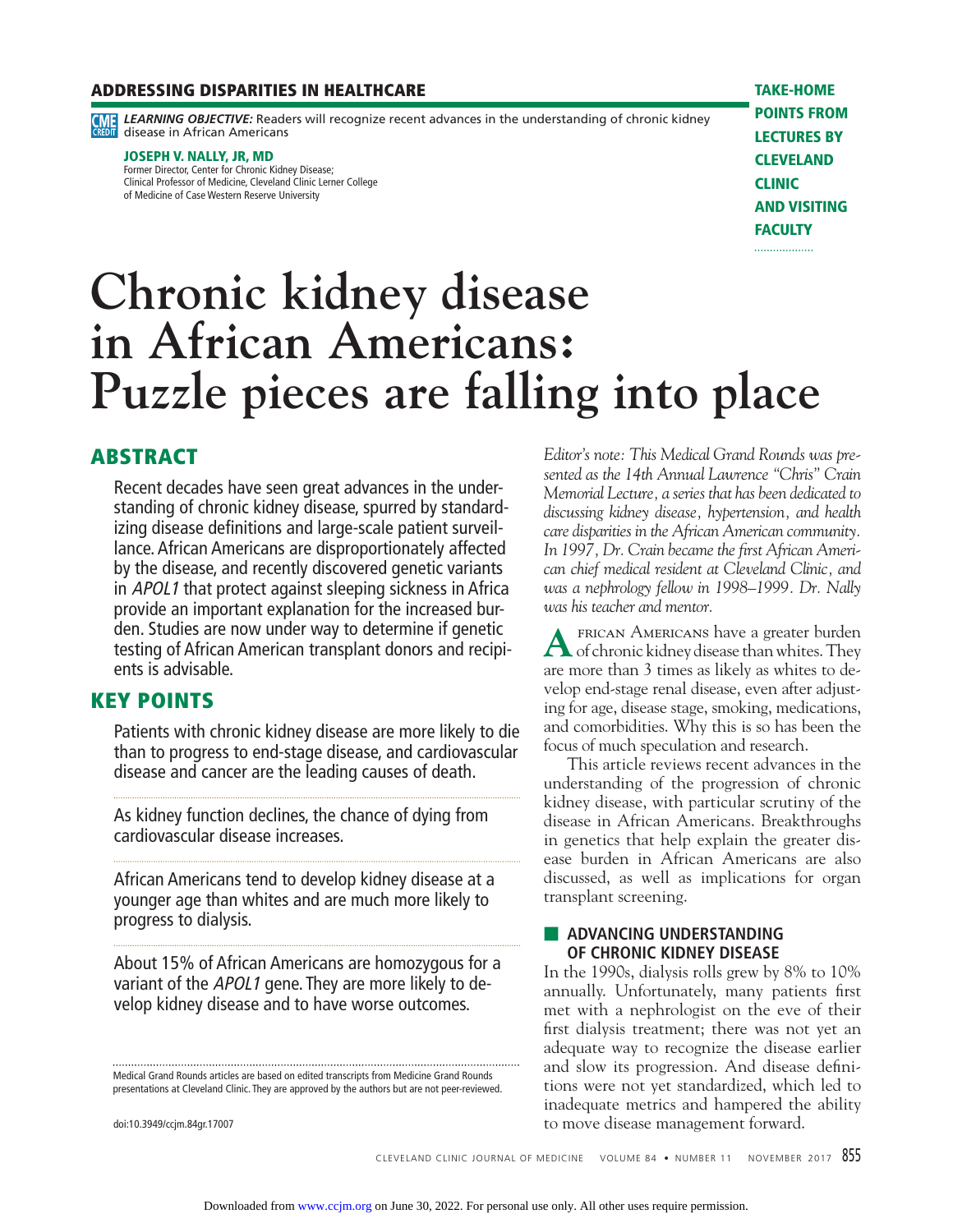## **CHRONIC KIDNEY DISEASE IN AFRICAN AMERICANS**

| No CKD<br>Moderate-risk CKD<br>High-risk CKD<br>Very high-risk CKD   |                  |                     |            | Albuminuria stages, description, and range (mg/g) |          |                |                            |              |  |
|----------------------------------------------------------------------|------------------|---------------------|------------|---------------------------------------------------|----------|----------------|----------------------------|--------------|--|
|                                                                      |                  |                     |            | A1                                                |          | A <sub>2</sub> | A <sub>3</sub>             |              |  |
|                                                                      |                  |                     |            | Optimum and<br>high-normal                        |          | High           | Very high and<br>nephrotic |              |  |
|                                                                      |                  |                     |            | $<10$                                             | $0 - 29$ | $30 - 299$     | 300-1,999                  | $\geq 2,000$ |  |
| GFR stages, descriptions, and range<br>(mL/min/1.73 m <sup>2</sup> ) | G1               | High and<br>optimum | >105       |                                                   |          |                |                            |              |  |
|                                                                      |                  |                     | $90 - 104$ |                                                   |          |                |                            |              |  |
|                                                                      | G <sub>2</sub>   | Mild                | $75 - 89$  |                                                   |          |                |                            |              |  |
|                                                                      |                  |                     | $60 - 74$  |                                                   |          |                |                            |              |  |
|                                                                      | G <sub>3</sub> a | Mild-moderate       | $45 - 59$  |                                                   |          |                |                            |              |  |
|                                                                      | G3b              | Moderate-severe     | $30 - 44$  |                                                   |          |                |                            |              |  |
|                                                                      | G4               | Severe              | $15 - 29$  |                                                   |          |                |                            |              |  |
|                                                                      | G <sub>5</sub>   | Kidney failure      | < 15       |                                                   |          |                |                            |              |  |

**FIGURE 1.** Prognosis of chronic kidney disease (CKD) by glomerular fi ltration rate (GFR) and albuminuria.

Reprinted from Levey AS, de Jong PE, Coresh J, et al. The definition, classification, and prognosis of chronic kidney disease: a KDIGO Controversies Conference report. Kidney Int 2011; 80:17–28; copyright 2011, with permission from Elsevier; www.sciencedirect.com/science/journal/00852538?sdc=1.

## **Standardizing definitions**

The situation improved in 2002, when the National Kidney Foundation published clinical practice guidelines for chronic kidney disease that included disease definitions and staging.<sup>1</sup> Chronic kidney disease was defined as a structural or functional abnormality of the kidney lasting at least 3 months, as manifested by either of the following:

- Kidney damage, with or without decreased glomerular filtration rate (GFR), as defined by pathologic abnormalities or markers of kidney damage in the blood, urine, or on imaging tests
- GFR less than 60 mL/min/1.73 m<sup>2</sup>, with or without kidney damage.

 A subsequent major advance was the recognition that not only GFR but also albuminuria was important for staging of chronic kidney disease (**Figure 1**).2

## **Developing large databases**

Surveillance and monitoring of chronic kid-

ney disease have generated large databases that enable researchers to detect trends in disease progression.

**US Renal Data System.** The US Renal Data System has collected and reported on data for more than 20 years from the National Health and Nutrition Examination Survey and the Centers for Medicare and Medicaid Services about chronic and end-stage kidney disease in the United States.

**Cleveland Clinic database.** Cleveland Clinic has developed a validated chronic kidney disease registry based on its electronic health record.3 The data include demographics (age, sex, ethnic group), comorbidities, medications, and complete laboratory data.4

**Alberta Kidney Disease Network.** This Canadian research consortium links large laboratory and demographic databases to facilitate defining patient populations, such as those with kidney disease and other comorbidities.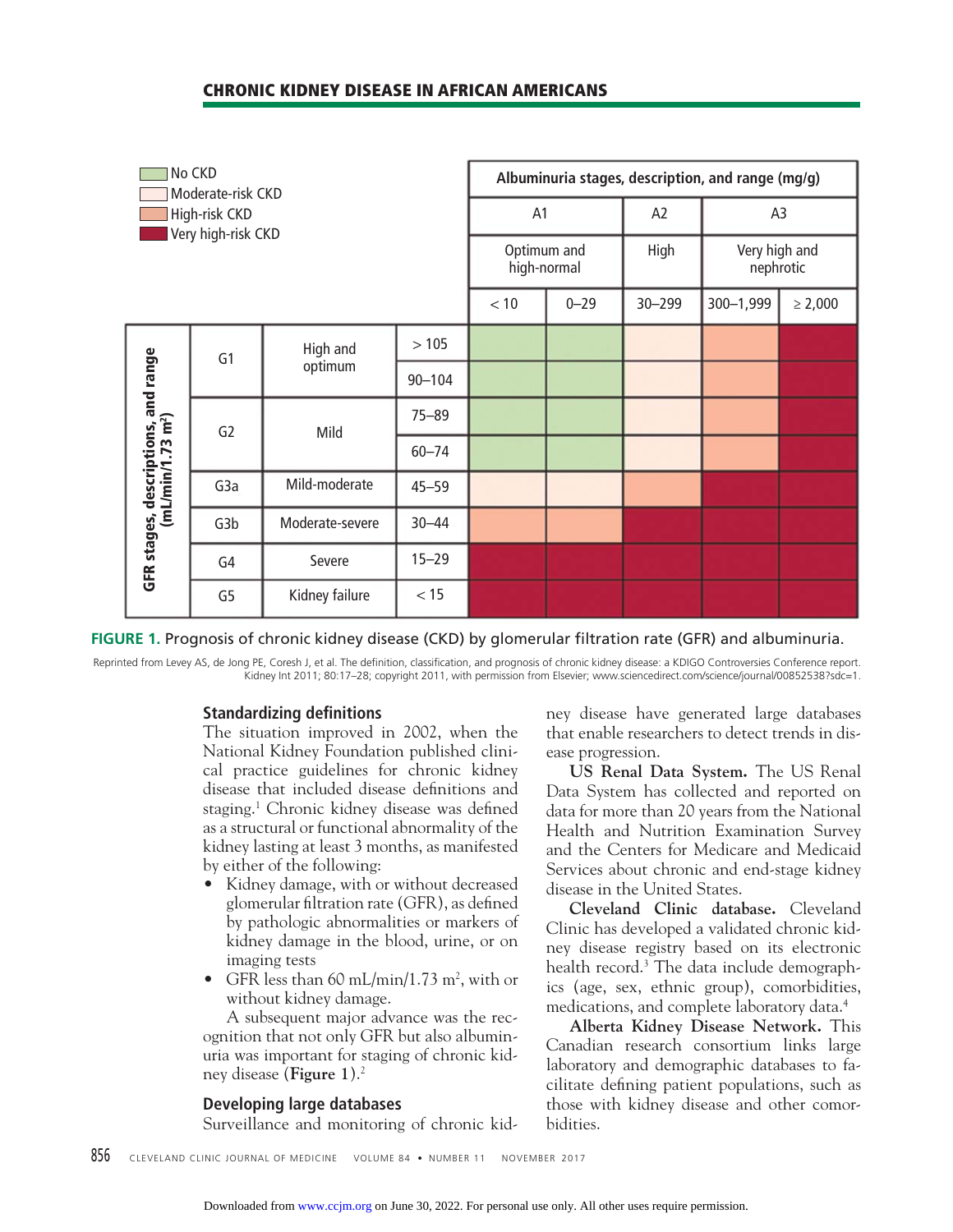#### **TABLE 1**

# **Causes of death in patients with non-dialysis-dependent chronic kidney disease**

| Cause of death, n (%)         | <b>Overall</b><br>$(n = 6,661)$ | eGFR 45-59<br>$(n = 3,308)$ | eGFR 30-44<br>$(n = 2,261)$ | eGFR < 30<br>$(n = 1,092)$ |
|-------------------------------|---------------------------------|-----------------------------|-----------------------------|----------------------------|
| <b>Cardiovascular disease</b> | 2,311(34.7)                     | 1,017(30.7)                 | 862 (38.1)                  | 432 (39.6)                 |
| Ischemic heart disease        | 1,227(18.4)                     | 532 (16.1)                  | 457 (20.2)                  | 238 (21.8)                 |
| <b>Heart failure</b>          | $163$ $(2.4)$                   | 61(1.8)                     | 75(3.3)                     | 27(2.5)                    |
| Cerebrovascular disease       | 255(3.8)                        | 123(3.7)                    | 94 (4.2)                    | 38(3.5)                    |
| Other cardiovascular disease  | 666 (10.0)                      | (9.1)<br>301                | 236(10.4)                   | 129 (11.8)                 |
| <b>Malignant neoplasm</b>     | 2,117 (31.8)                    | 1,282 (38.8)                | 616(27.2)                   | 219(20.1)                  |
| <b>Other cause</b>            | 2,233(33.5)                     | 1,009(30.5)                 | 783 (34.7)                  | 441 (40.3)                 |

 $eGFR =$  estimated glomerular filtration rate

Adapted from reference 9.

**Kaiser Permanente Renal Registry.** Kaiser Permanente of Northern California insures more than one-third of adults in the San Francisco Bay Area. The renal registry includes all adults whose kidney function is known. Data on age, sex, and racial or ethnic group are available from the health-plan databases.

## **B** DEATHS FROM KIDNEY DISEASE

The mortality rate in patients with end-stage renal disease who are on dialysis has steadily fallen over the past 20 years, from an annual rate of about 25% in 1996 to 17% in 2014, suggesting that care improved during that time. Patients with transplants have a much lower mortality rate: less than 5% annually. 5 But these data also highlight the persistent risk faced by patients with chronic kidney disease; even those with transplants have death rates comparable to those of patients with cancer, diabetes, or heart failure.

## **Death rates correlate with GFR**

After the publication of definitions and staging by the National Kidney Foundation in 2002, Go et al<sup>6</sup> studied more than 1 million patients with chronic kidney disease from the Kaiser Permanente Renal Registry and found that the rates of cardiovascular events and death from any cause increased with decreasing estimated GFR. These findings were

confirmed in a later meta-analysis, which also found that an elevated urinary albumin-tocreatinine ratio (> 1.1 mg/mmol) is an independent predictor of all-cause mortality and cardiovascular mortality.7

Keith et al<sup>8</sup> followed nearly 28,000 patients with chronic kidney disease (with an **African Ameri**estimated GFR of less than 90 mL/min/1.73 m2 ) over 5 years. Patients with stage 3 disease (moderate disease, GFR = 30–59 mL/min/1.73 m2 ) were 20 times more likely to die than to **likelier than**  progress to end-stage renal disease (24.3% vs 1.2%). Even those with stage 4 disease (severe disease, GFR = 15–29 mL/min/1.73 m2 ) were **velop end-stage**  more than twice as likely to die as to progress **renal disease** to dialysis (45.7% vs 19.9%).

## **Heart disease risk increases with declining kidney function**

Navaneethan et al<sup>9</sup> examined the leading causes of death between 2005 and 2009 in patients with chronic kidney disease in the Cleveland Clinic database, which included more than 33,000 whites and 5,000 African Americans. During a median follow-up of 2.3 years, 17% of patients died, with the 2 major causes being cardiovascular disease (35%) and cancer (32%) (**Table 1**). Interestingly, patients with fairly well-preserved kidney function (stage 3A) were more likely to die of cancer than heart disease. As kidney function de-

**cans are more than 3 times whites to de-**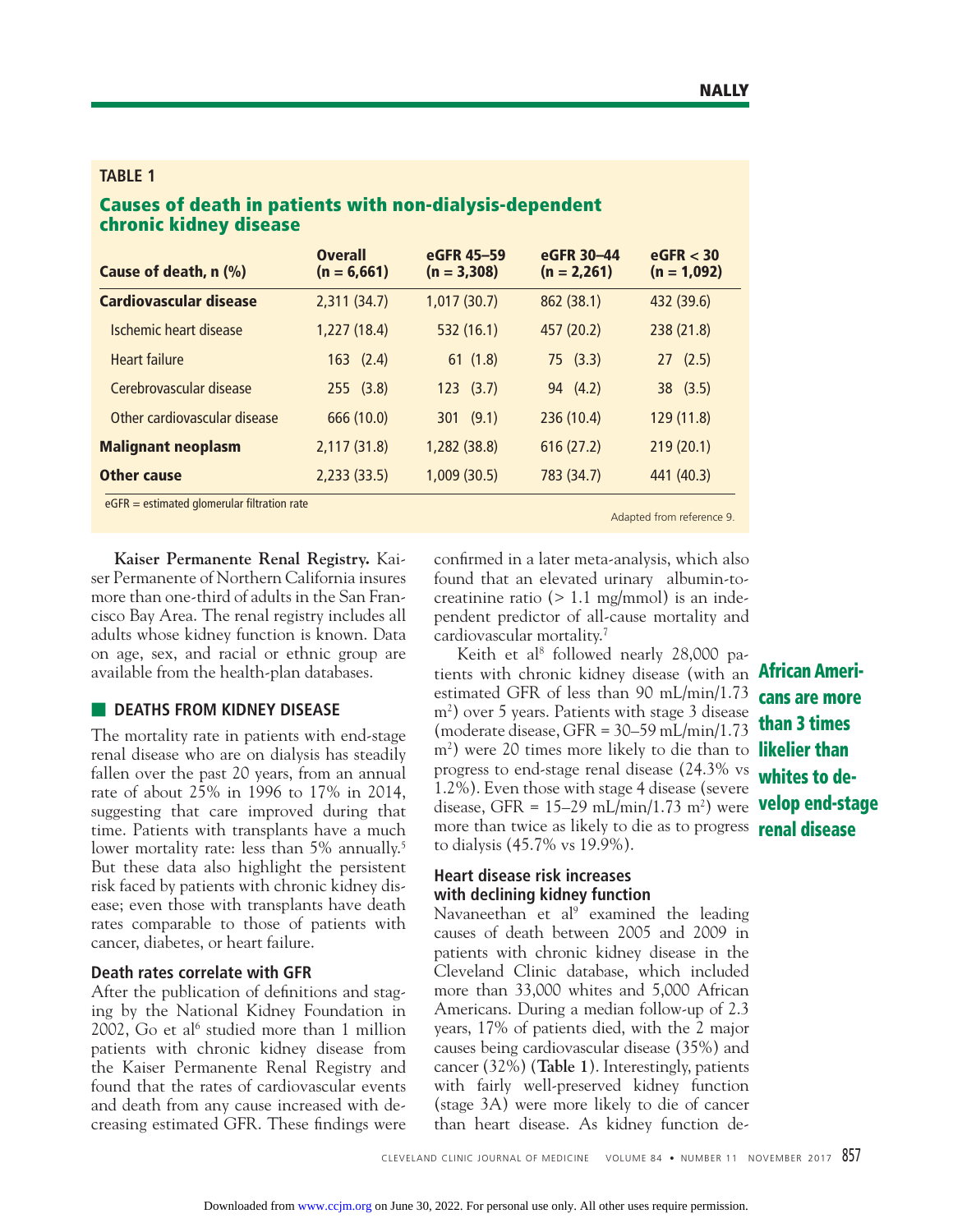

#### **Hazard ratios for blacks compared with whites**

**FIGURE 2.** Risk for all-cause and major cause-specific death in black vs white patients.

Adapted from Navaneethan SD, Schold JD, Arrigain S, Jolly SE, Nally JV Jr. Cause-specific deaths in non-dialysis-dependent CKD. J Am Soc Nephrol 2015; 26:2512–2520.

> clined, whether measured by estimated GFR or urine albumin-to-creatinine ratio, the chance of dying of cardiovascular disease increased.

> Similar observations were made by Thompson et al<sup>10</sup> based on the Alberta Kidney Disease Network database. They tracked cardiovascular causes of death and found that regardless of estimated GFR, cardiovascular deaths were most often attributed to ischemic

heart disease (about 55%). Other trends were also apparent: as the GFR fell, the incidence of stroke decreased, and heart failure and valvular heart disease increased.

#### ■ **AFRICAN AMERICANS WITH KIDNEY DISEASE: A DISTINCT GROUP**

African Americans constitute about 12% of the US population but account for:

- 31% of end-stage renal disease
- 34% of the kidney transplant waiting list
- 28% of kidney transplants in 2015 (12% of living donor transplants, 35% of deceased donor transplants).

In addition, African Americans with chronic kidney disease tend to be:

- Younger and have more advanced kidney disease than whites $11$
- Much more likely than whites to have diabetes, and somewhat more likely to have hypertension
- More likely than whites to die of cardiovascular disease (37.4% vs 34.2%) (**Figure 2**).9

 Overall, the prevalence of chronic kidney disease is slightly higher in African Americans than in whites. Interestingly, African Americans are slightly less likely than whites to have low estimated GFR values (6.2% vs 7.6% incidence of  $\leq 60 \text{ mL/min}/1.73 \text{ m}^2$ ) but are about 50% more likely to have proteinuria (12.3% vs 8.4% incidence of urine albumin-to-creatinine ratio ≥ 30 mg/g).

## **More likely to be on dialysis, but less likely to die**

Although African Americans have only a slightly higher prevalence of chronic kidney disease (about 15% increased prevalence) than whites, $12$  they are 3 times more likely to be on dialysis.

 Nevertheless, for unknown reasons, African American adults on dialysis have about a 26% lower all-cause mortality rate than whites.5 One proposed explanation for this survival advantage has been that the mortality rate in African Americans with chronic kidney disease before entering dialysis is higher than in whites, leading to a "healthier population" on dialysis.13 However, this theory is based on a small study from more than a decade ago and has not been borne out by subsequent investigation.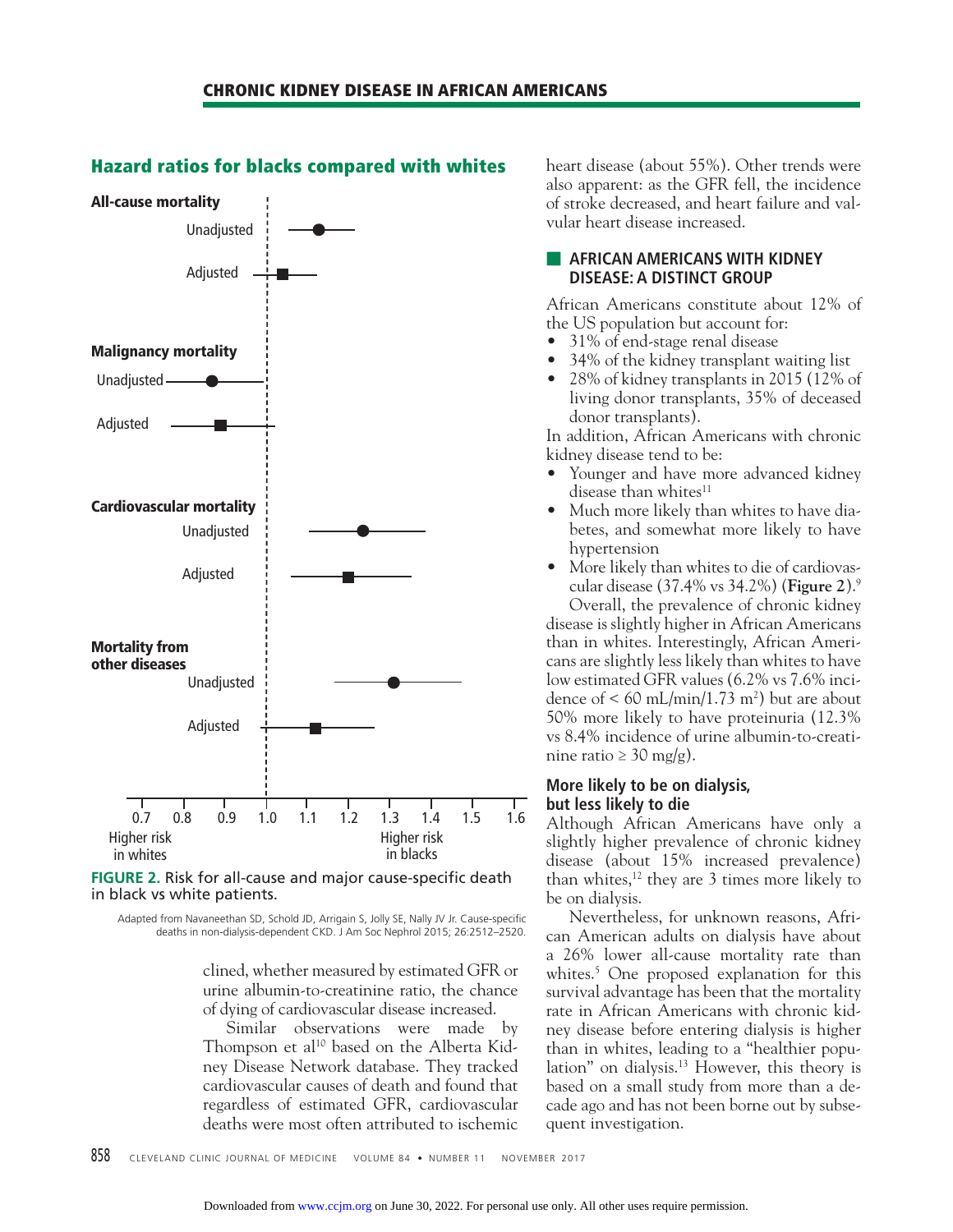#### **African Americans with chronic kidney disease: Death rates not increased**

African Americans over age 65 with chronic kidney disease have all-cause mortality rates similar to those of whites: about 11% annually. Breaking it down by disease severity, death rates in stage 3 disease are about 10% and jump to more than 15% in higher stages in both African Americans and whites.<sup>5</sup>

 However, African Americans with chronic kidney disease have more heart disease and much more end-stage renal disease than whites.

#### **Disease advances faster despite care**

The incidence of end-stage renal disease is consistently more than 3 times higher in African Americans than in whites in the United States.<sup>5,14</sup>

 Multiple investigations have tried to determine why African Americans are disproportionately affected by progression of chronic kidney disease to end-stage renal disease. We recently examined this question in our Cleveland Clinic registry data. Even after adjusting for 17 variables (including demographics, comorbidities, insurance, medications, smoking, and chronic kidney disease stage), African Americans with chronic kidney disease were found to have an increased risk of progressing to end-stage renal disease compared with whites (subhazard ratio 1.38, 95% confidence interval 1.19–1.60).

 We examined care measures from the Cleveland Clinic database. In terms of the number of laboratory tests ordered, clinic visits, and nephrology referrals, African Americans had at least as much care as whites, if not more. Similarly, African Americans' access to renoprotective medicines (angiotensinconverting enzyme inhibitors, angiotensin II receptor blockers, statins, beta-blockers) was the same as or more than for whites.

 Although the frequently attributed reasons surrounding compliance and socioeconomic issues are worthy of examination, they do not appear to completely explain the differences in incidence and outcomes. This dichotomy of a marginally increased prevalence of chronic kidney disease in African Americans with mortality rates similar to those of whites, yet with a 3 times higher incidence of end-stage

renal disease in African Americans, suggests a faster progression of the disease in African Americans, which may be genetically based.

## **■ GENETIC VARIANTS FOUND**

In 2010, two variant alleles of the *APOL1*  gene on chromosome 22 were found to be associated with nondiabetic kidney disease.<sup>15</sup> Three nephropathies are associated with being homozygous for these alleles:

- **Focal segmental glomerulosclerosis**, the leading cause of nephrotic syndrome in African Americans
- **Hypertension-associated kidney disease**  with scarring of glomeruli in vessels, the primary cause of end-stage renal disease in African Americans
- **Human immunodeficiency virus (HIV)associated nephropathy**, usually a focal segmental glomerulosclerosis type of lesion.

The first two conditions are about  $3$  to  $5$ times more prevalent in African Americans than in whites, and HIV-associated nephropathy is about 20 to 30 times more common.

## **African sleeping sickness and chronic kidney disease**

The *APOL1* variants have been linked to protection from African sleeping sickness caused by *Trypanosoma brucei*, transmitted by the tsetse fly (Figure 3).<sup>16</sup> The pathogen can infect **any cause** people with normal *APOL1* using a serum resistance-associated protein, while the mutant variants prevent or reduce protein binding. **decreasing GFR** Having one variant allele confers protection against trypanosomiasis without leading to kidney disease; having both alleles with the variants protects against sleeping sickness but increases the risk of chronic kidney disease. About 15% of African Americans are homozygous for a variant.<sup>17</sup>

 Retrospective analysis of biologic samples from trials of kidney disease in African Americans has revealed interesting results.

 The African American Study of Kidney Disease and Hypertension (AASK) trial<sup>18</sup> evaluated whether tighter blood pressure control would improve outcomes. Biologic samples were available for DNA testing for 693 of the 1,094 trial participants. Of these, 23% of African Americans were found to be homozy-

**Cardiovascular events and deaths from increase with**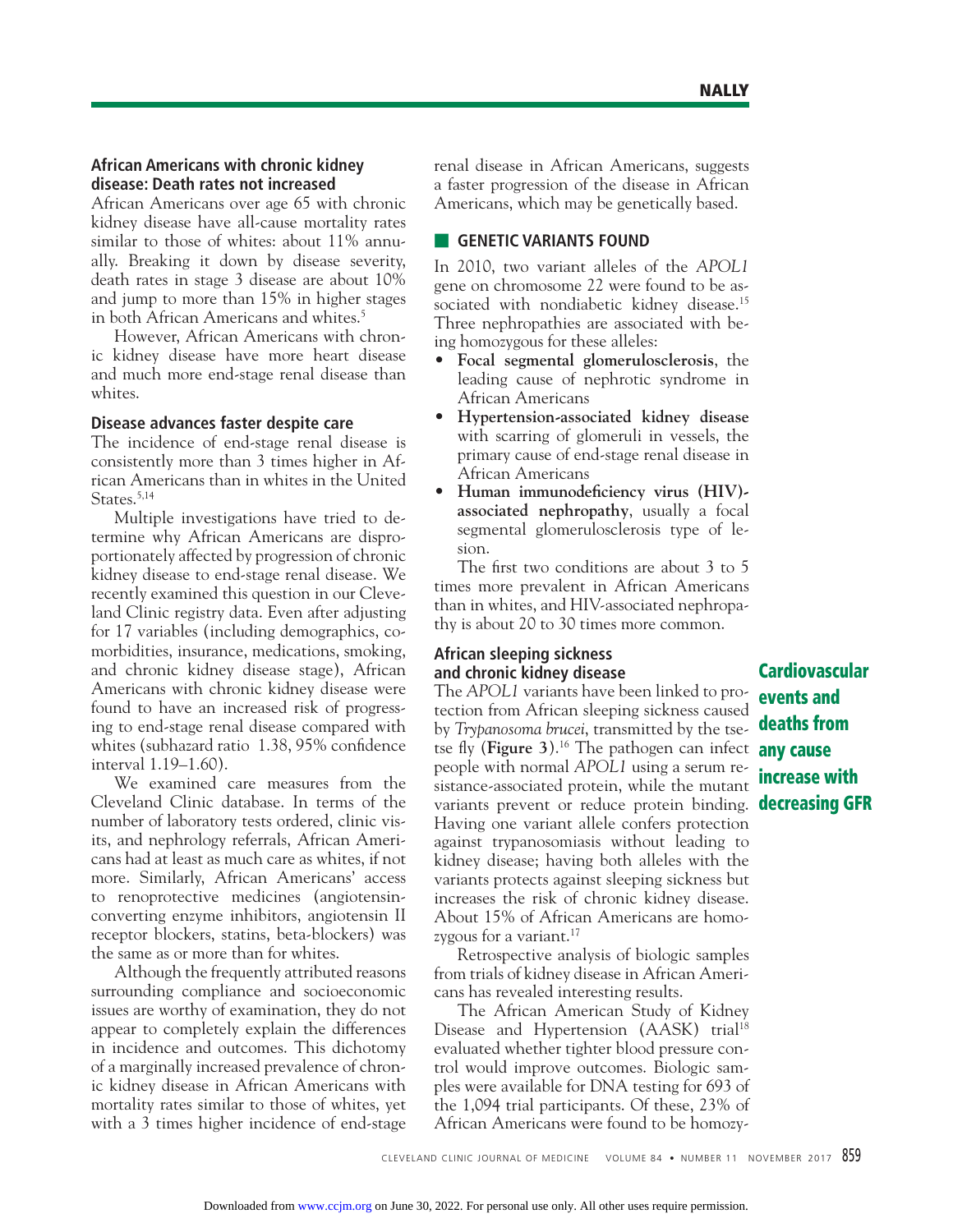#### **CHRONIC KIDNEY DISEASE IN AFRICAN AMERICANS**





gous for a high-risk allele, and they had dramatically worse outcomes with greater loss of GFR than those with one or no variant allele (**Figure 4**). However, the impact of therapy (meeting blood pressure targets, treatment with different medications) did not differ between the groups.

The Chronic Renal Insufficiency Cohort (CRIC) observation study18 enrolled patients with an estimated GFR of 20 to 70 mL/ min/1.73 m<sup>2</sup>, with a preference for African Americans and patients with diabetes. Nearly 3,000 participants had adequate samples for DNA testing. They found that African Americans with the double variant allele had worse outcomes, whether or not they had diabetes, compared with whites and African Americans without the homozygous gene variant.

#### **Mechanism not well understood**

The mechanism of renal injury is not well understood. Apolipoprotein L1, the protein coded for by *APOL1*, is a component of highdensity lipoprotein. It is found in a different distribution pattern in people with normal kidneys vs those with nondiabetic kidney disease, especially in the arteries, arterioles, and podocytes.19,20 It can be detected in blood plasma, but levels do not correlate with kidney disease.<sup>21</sup> Not all patients with the highrisk variant develop chronic kidney disease; a "second hit" such as infection with HIV may be required.

 Investigators have recently developed knockout mouse models of APOL1-associated kidney diseases that are helping to elucidate mechanisms.<sup>22,23</sup>

## **EFFECT OF GENOTYPE ON KIDNEY TRANSPLANTS IN AFRICAN AMERICANS**

African Americans receive about 30% of kidney transplants in the United States and represent about 15% to 20% of all donors.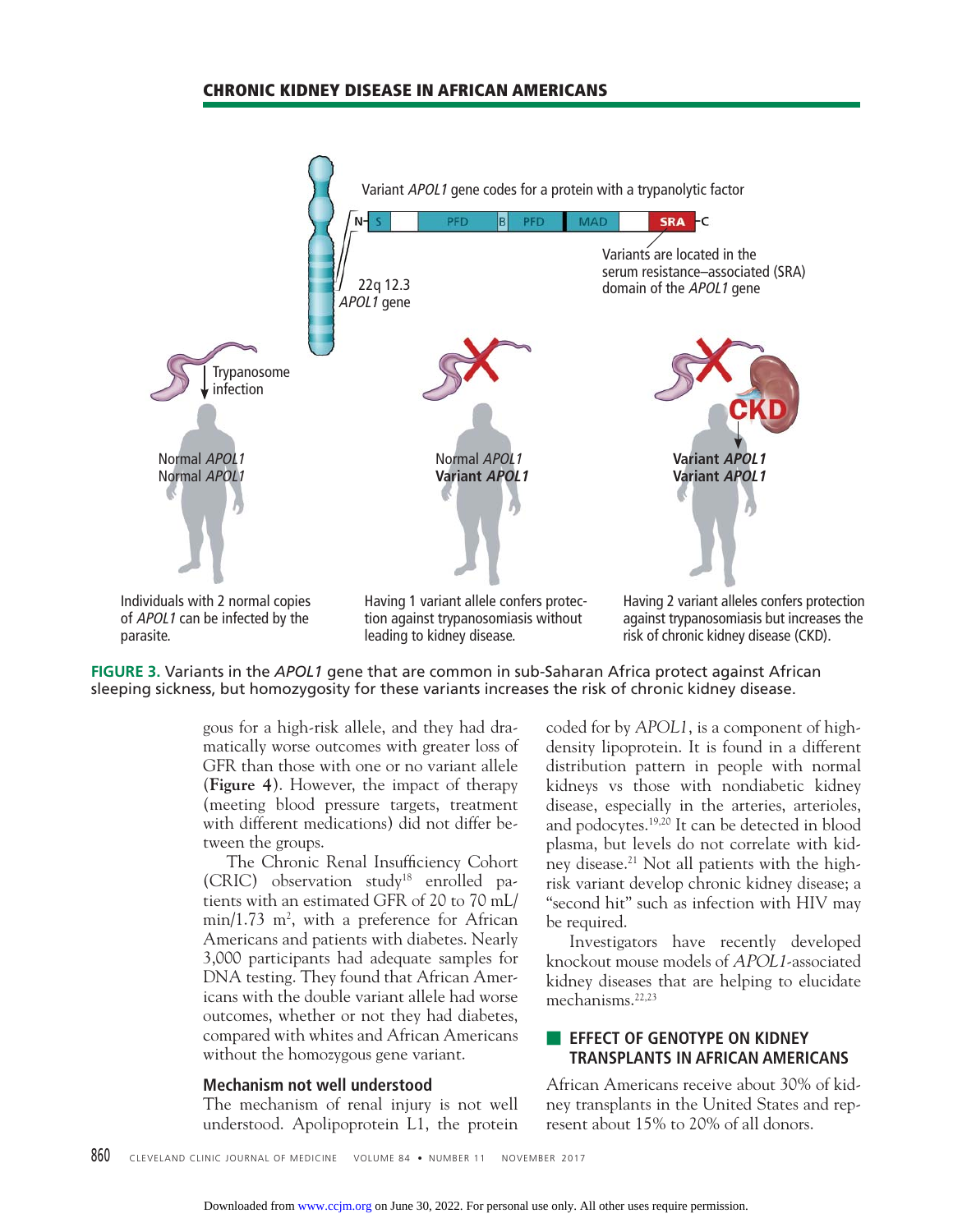Lee et al<sup>24</sup> reviewed 119 African American recipients of kidney transplants, about half of whom were homozygous for an *APOL1* variant. After 5 years, no differences were found in allograft survival between recipients with 0, 1, or 2 risk alleles.

 However, looking at the issue from the other side, Reeves-Daniel et al<sup>25</sup> studied the fate of more than 100 kidneys that were transplanted from African American donors, 16% of whom had the high-risk, homozygous genotype. In this case, graft failure was much likelier to occur with the high-risk donor kidneys (hazard ratio 3.84, *P* = .008). Similar outcomes were shown in a study of 2 centers<sup>26</sup> involving 675 transplants from deceased donors, 15% of which involved the high-risk genotype. The hazard ratio for graft failure was found to be 2.26  $(P = .001)$  with highrisk donor kidneys.

 These studies, which examined data from about 5 years after transplant, found that kidney failure does not tend to occur immediately in all cases, but gradually over time. Most high-risk kidneys were not lost within the 5 years of the studies.

 The fact that the high-risk kidneys do not all fail immediately also suggests that a second hit is required for failure. Culprits postulated include a bacterial or viral infection (eg, BK virus, cytomegalovirus), ischemia or reperfusion injury, drug toxicity, and immune-mediated allograft injury (ie, rejection).

#### **Genetic testing advisable?**

Genetic testing for *APOL1* risk variants is on the horizon for kidney transplant. But at this point, providing guidance for patients can be tricky. Two case studies $27,28$  and epidemiologic data suggest that donors homozygous for an *APOL1* variant and those with a family history of end-stage kidney disease are at increased risk of chronic kidney disease. Even so, most recipients even of these high-risk organs have good outcomes. If an African American patient needs a kidney and his or her sibling offers one, it is difficult to advise against it when the evidence is weak for immediate risk and when other options may not be readily available. Further investigation is clearly needed into whether *APOL1* variants and other biomarkers can predict an organ's success as a transplant.

# **APOL1 variants increase the risk of chronic kidney disease**



**FIGURE 4.** Proportion of patients free from progression of chronic kidney disease, according to *APOL1* genotype, in the African American Study of Kidney Disease and Hypertension. The primary outcome was reduction in the glomerular filtration rate (as measured by iothalamate clearance) or incident end-stage renal disease.

From Parsa A, Kao WH, Xie D, et al; AASK Study Investigators; CRIC Study Investigators. APOL1 risk variants, race, and progression of chronic kidney disease. N Engl J Med 2013; 369:2183–2196. Reprinted with permission from Massachusetts Medical Society.

 The National Institutes of Health are cur-**African**  rently funding prospective longitudinal studies with the APOL1 Long-term Kidney Transplantation Outcomes Network (APOLLO) **12% of the** to determine the impact of *APOL1* genetic factors on transplant recipients as well as on living donors. Possible second hits will also be studied, as will other markers of renal dysfunction or disease in donors. Researchers are actively investigating these important questions.

**Americans: US population, but 31% of patients with end-stage renal disease**

#### **EXECUTIVE SCIENCE RELEVANT**

In a recent commentary related to the murine knockout model of *APOL1*-associated kidney disease, O'Toole et al offered insightful observations regarding the potential clinical impact of these new genetic discoveries.23

 As we study the genetics of kidney disease in African American patients, we should keep in mind 3 critical questions of clinical importance:

**Will findings identify better treatments for chronic kidney disease?** The AASK trial found that knowing the genetics did not affect